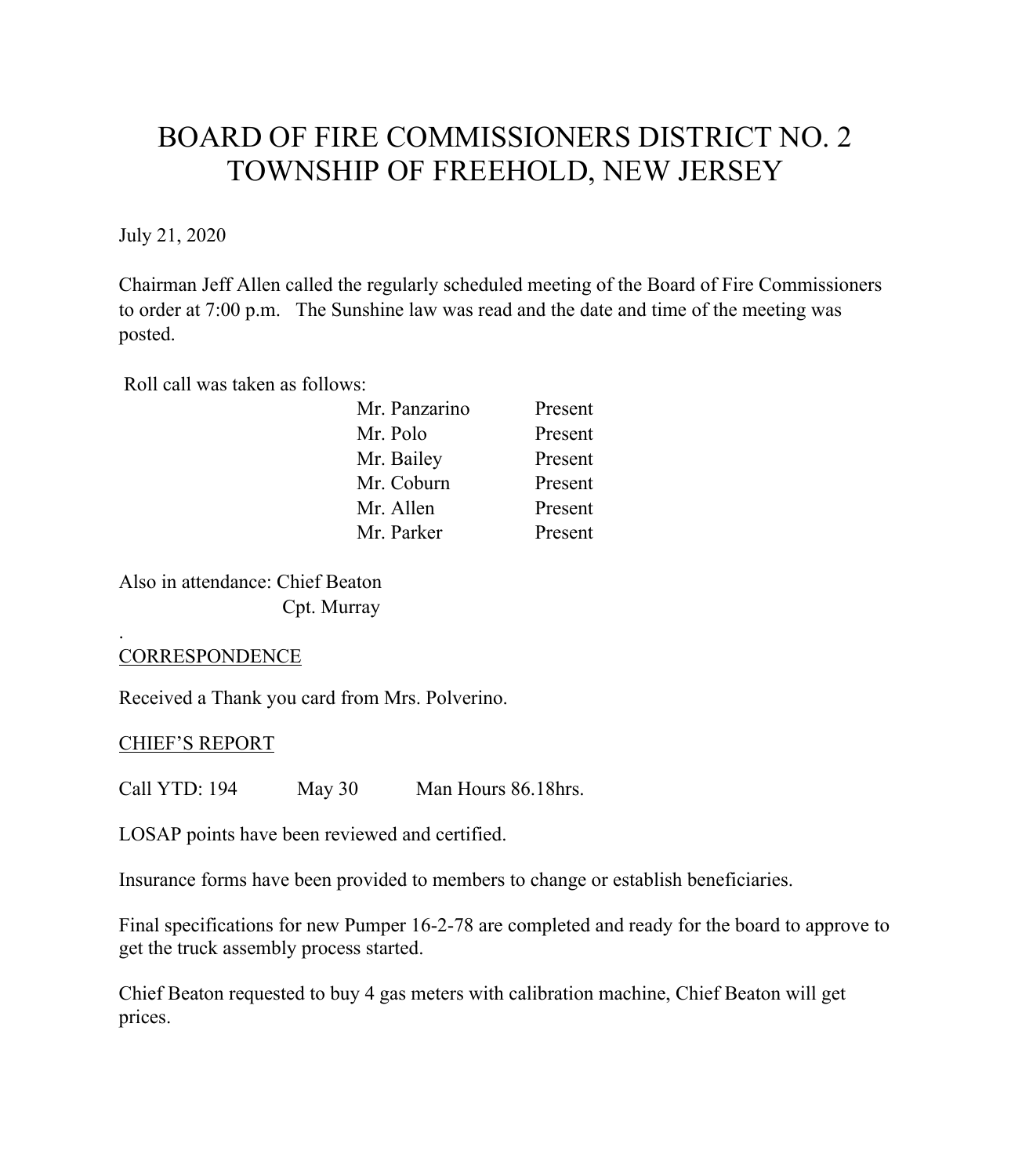## RADIO AND ALARM

Captain Murray received prices for new radios for all the trucks and officer vehicles.

Motorola APX 6000 (5 portables) Motorola APX 6500 (single head) Motorola APX 6500 (dual head)

Total cost without installation is \$348,430.10 from Midstate Mobile.

Captain Murray will get cost for installation.

Chief Beaton requested the purchase of 12 new pagers, Mr. Bailey made a motion to purchase 12 new pagers not to exceed \$8,400, 2nd Mr. Coburn. Board Approved.

# BUILDINGS

Mr. Polo and Mr. Panzarino received estimates for the new roof:

Joe the Roofer, after looking at the roof decided not to bid on the job. Thomas O'Brien Construction \$17,390.00 Vacca Roofing \$17,150.00

Mr. Panzarino made a motion to accept the estimate from Vacca Roofing, 2<sup>nd</sup> by Mr. Bailey, roll was called, Board Approved.

Daniels Way- Concrete apron is on hold until Mr. Polo hears back from Mayor Preston, may have to go out to bid.

### INSURANCE

Beneficiaries were handed out to all members.

LOSAP need the averages, due in August to insurance company, Chief Beaton is going on record, as to, he doesn't want to sign off on LOSAP percentages.

### MAINTENANCE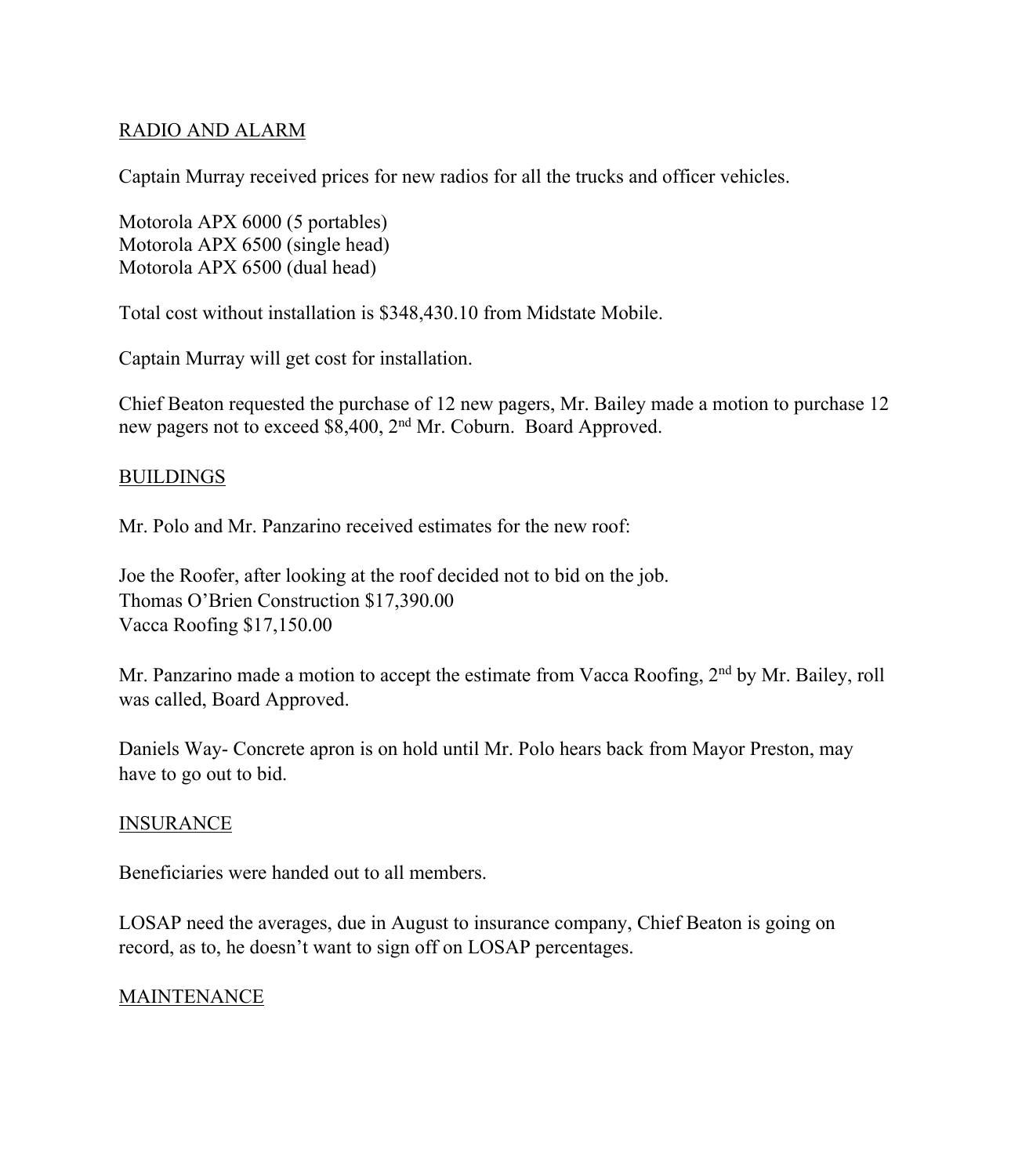'77 dual alternator has been installed, now the speedometer is not working, parts have been order as well as new brackets.

'85 has been running fine, one of the awnings is broke, will be fixed.

Mr. Allen is requesting that either '90 or '85 be moved from Main Base Dutch Lane Rd, to Daniels Way firehouse.

Underwriters Lab for ladder and pump inspection is scheduled for October 12, 2020 thru October 15, 2020, Mr. Brass will handle getting the trucks out for inspection.

### OLD BUSINESS

Truck Committee had a virtual Pre-Con meeting with Campbell on the new truck, 16-2-78, changes were done and there will be a \$2,272.00 credit. The truck is now ready for assembly. .

The truck committee is asking for the cab to be multi-color, Mr. Gaskin has ordered paints samples to be reviewed.

Mr. Panzarino made a motion to accept the change order on 16-2-78, 2<sup>nd</sup> by Mr. Bailey, roll was called and Board Approved.

Chief Vehicle- Mr. Bailey spoke to Day Chevrolet, the 2021 prices aren't released yet, only has white or black for the 2020 model, should have the GMC pricing soon.

Mr. Bailey found the Cranford Police Department Co-Op, if the State Co-Op isn't available, we can use this Co-Op to order the Chief vehicle.

New signs for Daniels Way and Pond Rd:

Daniels Way will be 2 sided pie shape sign - \$4,635.00

Pond Rd. will be 2 sided pie shape sign - \$4635.00

Facade lettering on the building at Pond Rd. \$1,950.00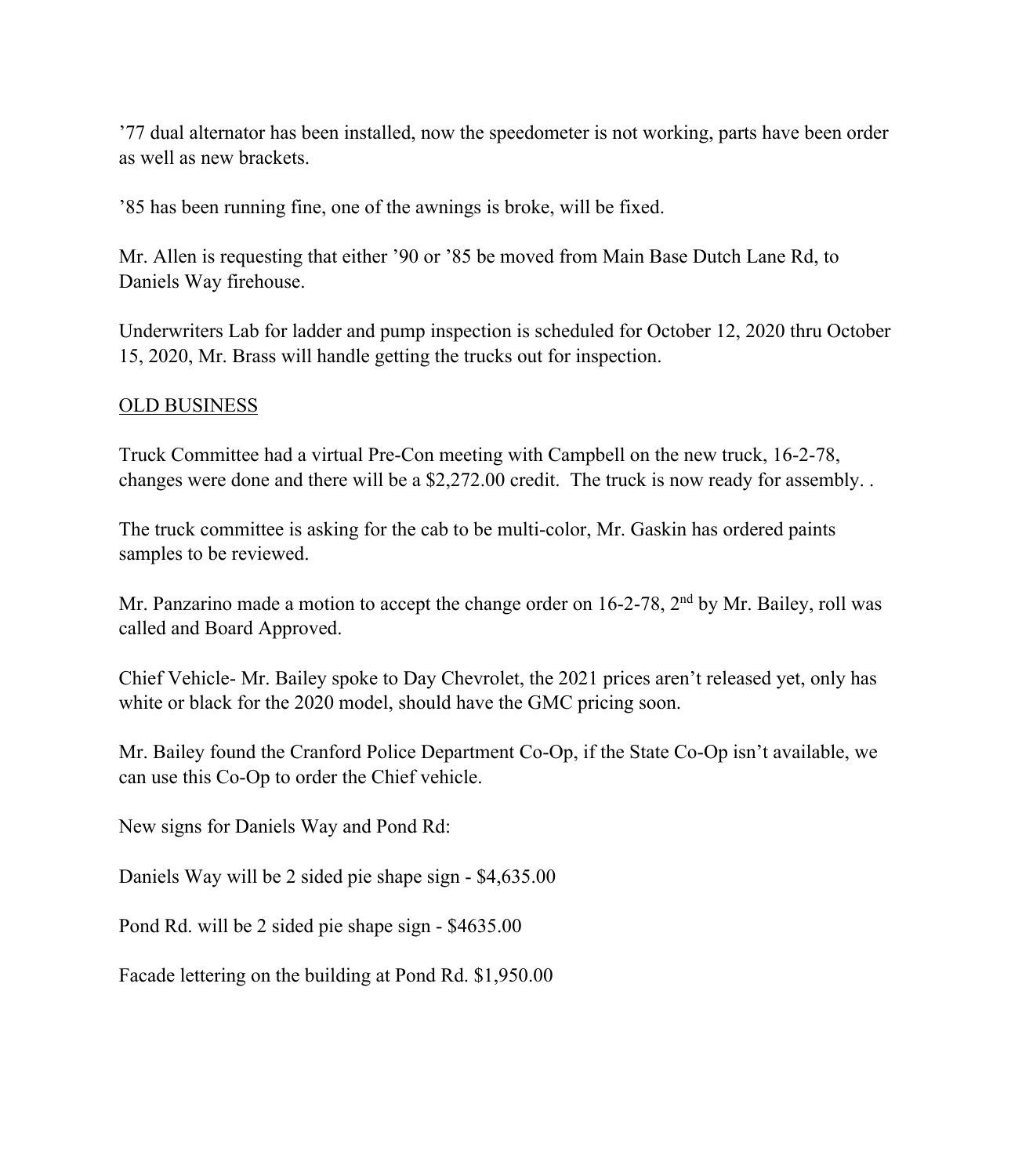Mr. Bailey made a motion to purchase new signs and lettering not to exceed \$12,000.00, 2<sup>nd</sup> by Mr. Panzarino. Roll was called Board Approved.

Lawn signs for new membership, President Whalen was not present, tabled to next meeting.

RFID tracking system for equipment on the fire trucks,  $1<sup>st</sup>$  Lt. Reilly will take over the responsibility of getting in pricing and systems.

Door security system, Mr. Coburn and Mr. Allen can now update all three firehouses.

Five year plan- Mr. Bailey presented and updated the commissioner's 5yr plan for capital needs.

#### NEW BUSINESS

Boat and Trailer- All Hands Fire Equipment is the only Vendor in NJ for AB Boats. Mr. Bailey received pricing on 2 kinds of boats.

1. Achilles Rescue Boat with a 10yr warranty \$8,275.92 2. AB Boat with a 20yr warranty \$14,422.91

Mr. Panzarino make a motion to purchase AB boat, 2<sup>nd</sup> by Mr. Polo, roll was called and Board Approved.

#### TREASURER

Checking Acct. \$2902.29 Savings Acct. \$825,122.75

CD Acct. \$1,262,736.98

Received Quarterly tax payment from Township of Freehold \$260,577.00 Deposited at Freehold Savings and Loan –Savings Account on 6/26/20

#### Check#

| 11311 | JCP&L            |               | \$1,324.18 |
|-------|------------------|---------------|------------|
| 11312 | N.ING            | S.            | 81.76      |
| 11313 | Verizon Wireless | S.            | 366.92     |
| 11314 | Optimum          | $\mathcal{L}$ | 574.80     |